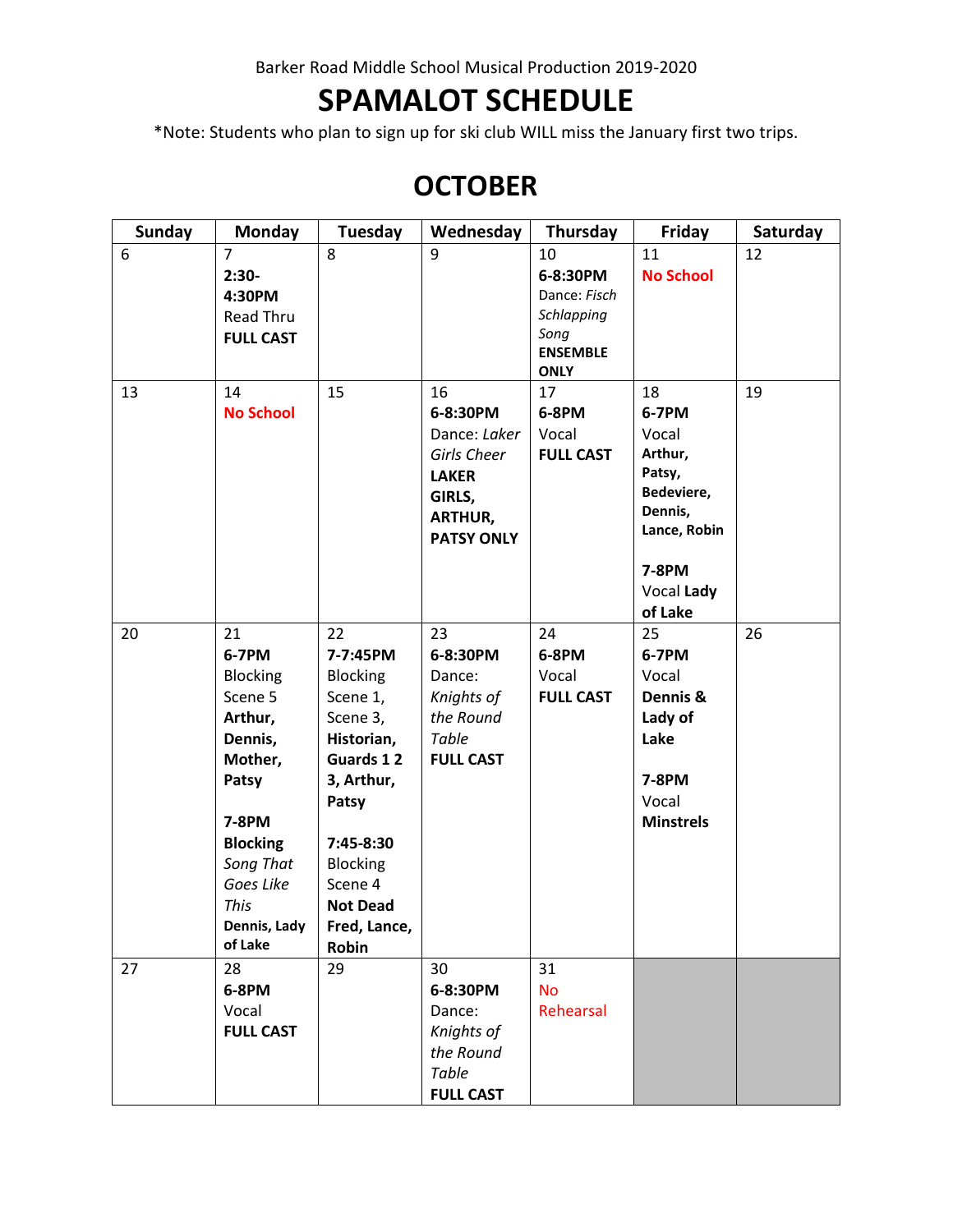## **NOVEMBER**

| <b>Sunday</b> | Monday                                                                                                                                                                                                                                                                                                      | <b>Tuesday</b>                                                                                                                                                                                                                                 | Wednesday                                                                                                                                                                                                                                                              | Thursday                                             | <b>Friday</b>                                                                                                         | Saturday                                                 |
|---------------|-------------------------------------------------------------------------------------------------------------------------------------------------------------------------------------------------------------------------------------------------------------------------------------------------------------|------------------------------------------------------------------------------------------------------------------------------------------------------------------------------------------------------------------------------------------------|------------------------------------------------------------------------------------------------------------------------------------------------------------------------------------------------------------------------------------------------------------------------|------------------------------------------------------|-----------------------------------------------------------------------------------------------------------------------|----------------------------------------------------------|
|               |                                                                                                                                                                                                                                                                                                             |                                                                                                                                                                                                                                                |                                                                                                                                                                                                                                                                        |                                                      | $\mathbf{1}$<br>6-8:30PM<br>Dance: Find<br><b>Your Grail</b><br>(Part 2) THEN<br>review<br>dances FULL<br><b>CAST</b> | $\overline{2}$                                           |
| 3             | 4 TODAY'S<br><b>REHEARSAL IS</b><br>IN THE GYM)<br>6-7:30PM<br>Dance:<br>Run Away<br>(part 2)<br><b>CAN-CAN</b><br>DANCERS,<br>ROBIN,<br>LANCE,<br>DENNIS,<br><b>BEDEVERE,</b><br>PATSY,<br><b>ARTHUR</b><br>$7:30-$<br>8:30PM<br>Dance: Not<br>Dead Yet<br><b>NOT DEAD</b><br>FRED, LANCE,<br><b>ROBIN</b> | 5<br>6-8:30PM<br><b>Blocking</b><br><b>Find Your</b><br>Grail (part 1)<br>then Scene<br>6, 8,<br><b>Historian</b><br>(come at 7PM),<br>Arthur,<br>Patsy,<br>Bedeviere,<br>Dennis,<br>Lance, Robin,<br>Lady of the<br>Lake (leave at<br>7:30PM) | 6<br>6-7:30PM<br><b>Blocking Not</b><br>Dead Yet<br>Not Dead<br>Fred, Come<br>With Me,<br>Search of<br>Grail<br>sequence<br><b>FULL CAST</b><br>7:30-8:15PM<br><b>Blocking</b><br>Scene 10<br>Arthur,<br>Bedeviere,<br>Patsy, Dennis,<br>Robin, Lance,<br>Taunter 1 &2 | $\overline{7}$<br>6-8PM<br>Vocal<br><b>FULL CAST</b> | 8<br>6-8PM<br>Vocal<br>Arthur,<br>Patsy,<br>Bedeviere,<br>Dennis,<br>Lance,<br>Robin,<br>Historian,<br>Lady of Lake   | 9<br>10AM-1PM<br>Act 1 Work<br>Through<br><b>No Anna</b> |
| 10            | 11<br><b>No School</b>                                                                                                                                                                                                                                                                                      | 12<br>5:30-6PM<br><b>Blocking</b><br>Lady of Lake<br>Only<br>6-7PM<br><b>Blocking</b><br>Scene 11,<br>12, 14<br>Historian,<br>Arthur, Patsy,<br>Ni Knights,<br>Robin<br>7PM-8PM<br><b>Blocking</b><br>scene 13<br>Robin,<br>Minstrel 1&2       | 13<br>6-6:30PM<br>Dance:<br><b>Bright Side</b><br>of Life<br><b>ARTHUR &amp;</b><br><b>PATSY</b><br>6:30-8:30PM<br>Dance:<br><b>Bright Side</b><br>of Life FULL<br>CAST (No Lady<br>of Lake, No<br>Historian)                                                          | 14<br>6-8PM<br>Vocal<br><b>FULL CAST</b>             | 15<br>6-7PM<br>Vocal<br>Laker Girls,<br>Arthur,<br>Patsy<br>7-8PM<br>Vocal<br><b>Arthur only</b>                      | 16                                                       |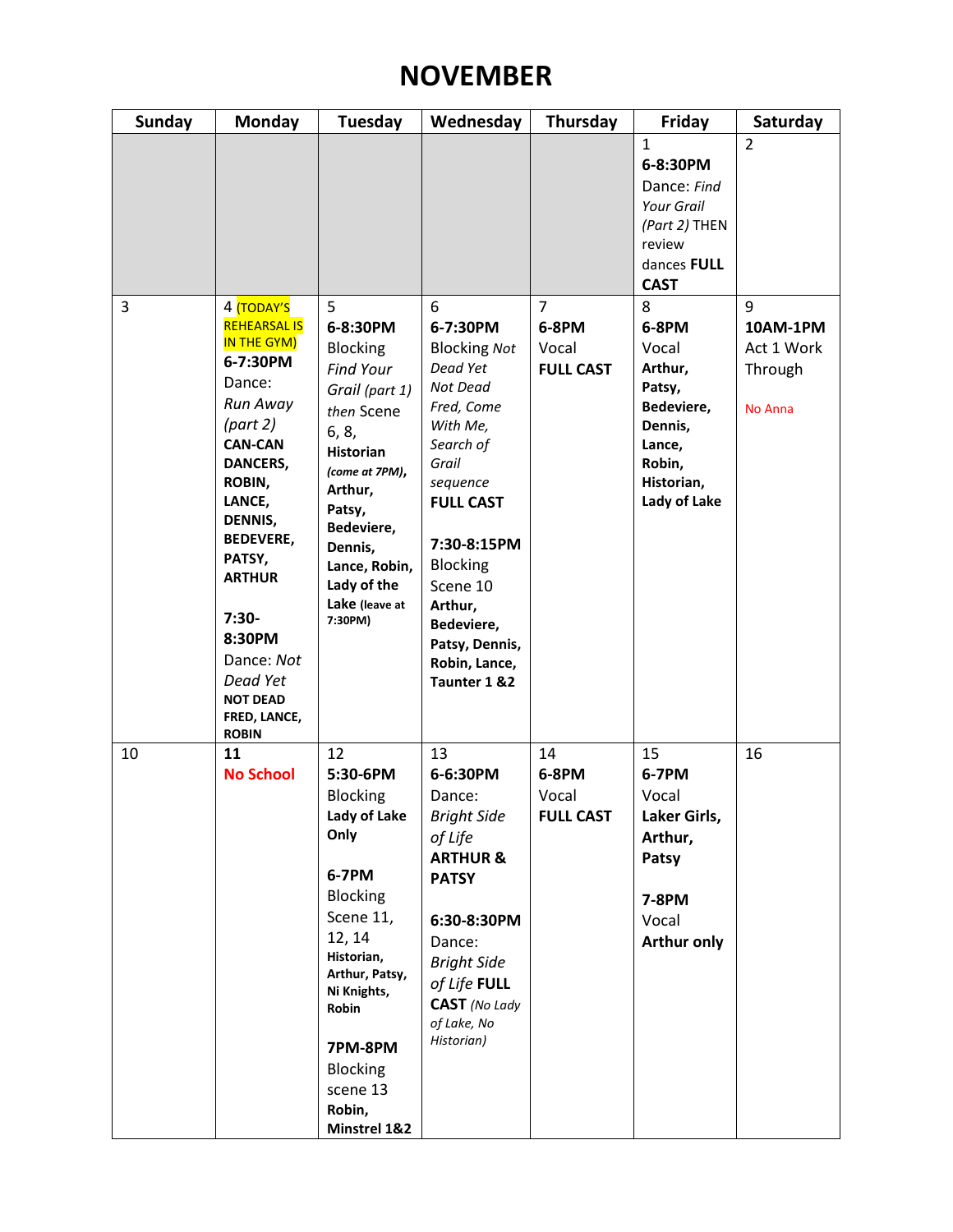| 17 | 18<br>6-7:30PM<br>Dance: Run<br>Away (part 1)<br><b>FRENCHIES</b><br>$7:30-$<br>8:30PM<br>Dance:<br>Review<br><b>FULL CAST</b> | 19<br>3-4PM<br><b>Blocking</b><br>Scene 16<br>Patsy,<br>Arthur, Lady<br>of Lake<br>4PM-5:30<br><b>Blocking</b><br>end of show<br>Patsy, | 20<br>6-8:30PM<br>Dance:<br><b>Finale FULL</b><br><b>CAST</b> | 21<br>6-8PM<br>Vocal<br><b>FULL CAST</b> | 22<br>6-8PM<br>Vocal<br><b>FULL CAST</b><br><b>TBD</b> | 23 |
|----|--------------------------------------------------------------------------------------------------------------------------------|-----------------------------------------------------------------------------------------------------------------------------------------|---------------------------------------------------------------|------------------------------------------|--------------------------------------------------------|----|
|    |                                                                                                                                | Arthur, Lady<br>of Lake, Tim,<br><b>Brother</b><br>Maynard,<br>Bedevere,<br>Robin, Lance,<br>Dennis, Bors                               |                                                               |                                          |                                                        |    |
| 24 | 25<br>6-8:30PM<br>Dance:<br>Review<br><b>FULL CAST</b>                                                                         | 26<br>5-8PM<br>Act 2 Work<br>Thru                                                                                                       | 27<br><b>No School</b>                                        | 28<br><b>No School</b>                   | 29<br><b>No School</b>                                 | 30 |

### **DECEMBER**

| <b>Sunday</b>                                                                                                                      | Monday                                | Tuesday                              | Wednesday                           | Thursday                              | Friday | Saturday                                        |
|------------------------------------------------------------------------------------------------------------------------------------|---------------------------------------|--------------------------------------|-------------------------------------|---------------------------------------|--------|-------------------------------------------------|
| 1<br>$\overline{All}$<br><b>rehearsals</b><br>are full cast<br>from this<br>point on<br>unless<br><i>otherwise</i><br><i>noted</i> | $\overline{2}$                        | 3<br>5-8:30PM<br>Work/Run<br>Through | 4<br><b>No</b><br>Rehearsal         | 5<br><b>No</b><br>Rehearsal           | 6      | 7<br>9-12PM<br>Work/Run<br>Through              |
| 8                                                                                                                                  | 9<br>5-8:30PM<br>Work/Run<br>Through  | 10                                   | 11<br><b>No</b><br>Rehearsal        | 12<br>5-8:30PM<br>Work/Run<br>Through | 13     | 14<br>9-12PM<br>Work/Run<br>Through             |
| 15                                                                                                                                 | 16<br>6-8PM<br>Vocal<br><b>Review</b> | 17<br><b>No</b><br>Rehearsal         | 18<br>5-8:30PM<br>Dance<br>Cleaning | 19                                    | 20     | 21<br>Off for<br><b>Winter</b><br><b>Recess</b> |